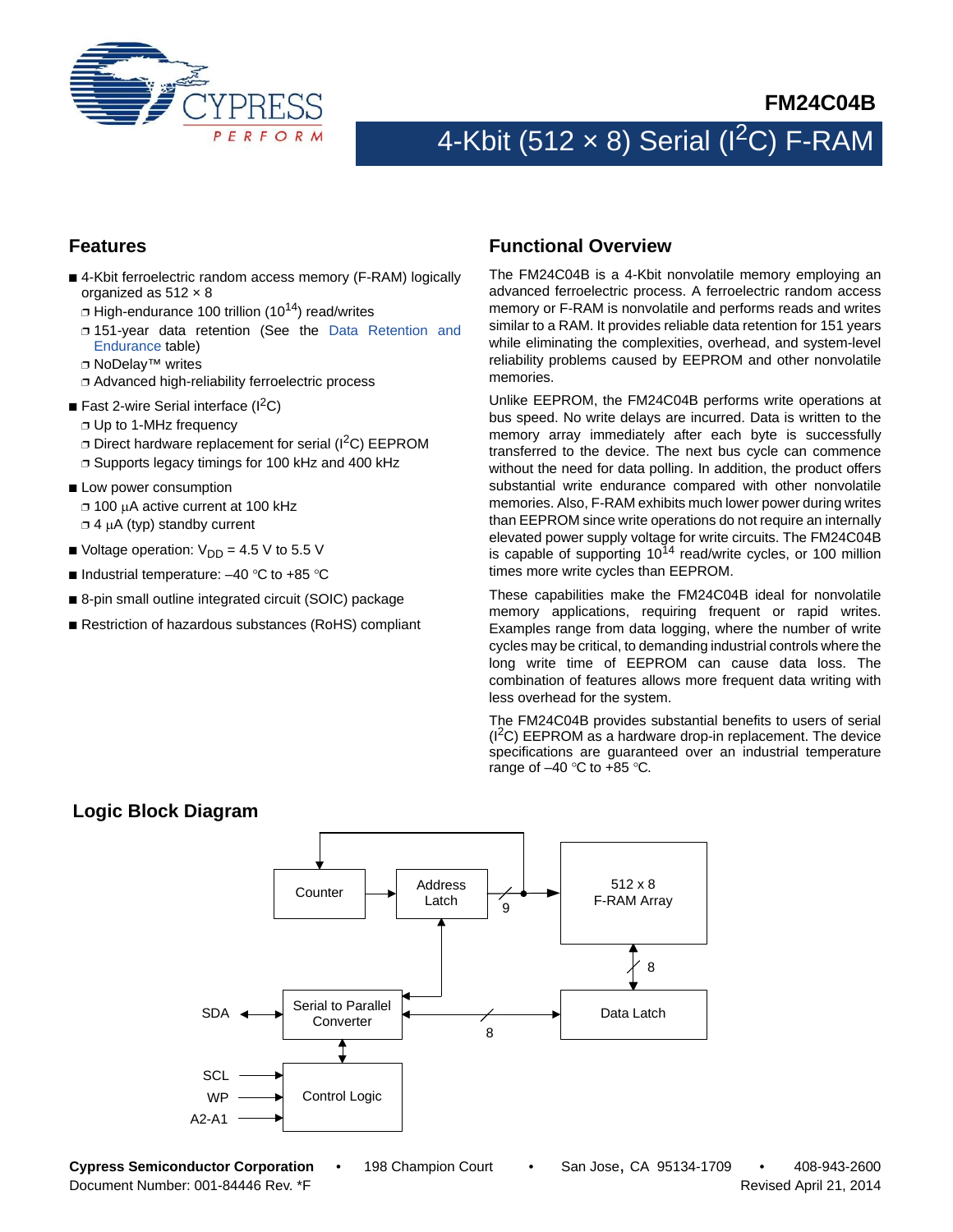

### **Contents**

| Addressing Overview (Word Address)  6 |  |
|---------------------------------------|--|
|                                       |  |
|                                       |  |
|                                       |  |
|                                       |  |
|                                       |  |
|                                       |  |
|                                       |  |
|                                       |  |
|                                       |  |
|                                       |  |

| Sales, Solutions, and Legal Information  17 |  |
|---------------------------------------------|--|
| Worldwide Sales and Design Support 17       |  |
|                                             |  |
|                                             |  |
|                                             |  |
|                                             |  |
|                                             |  |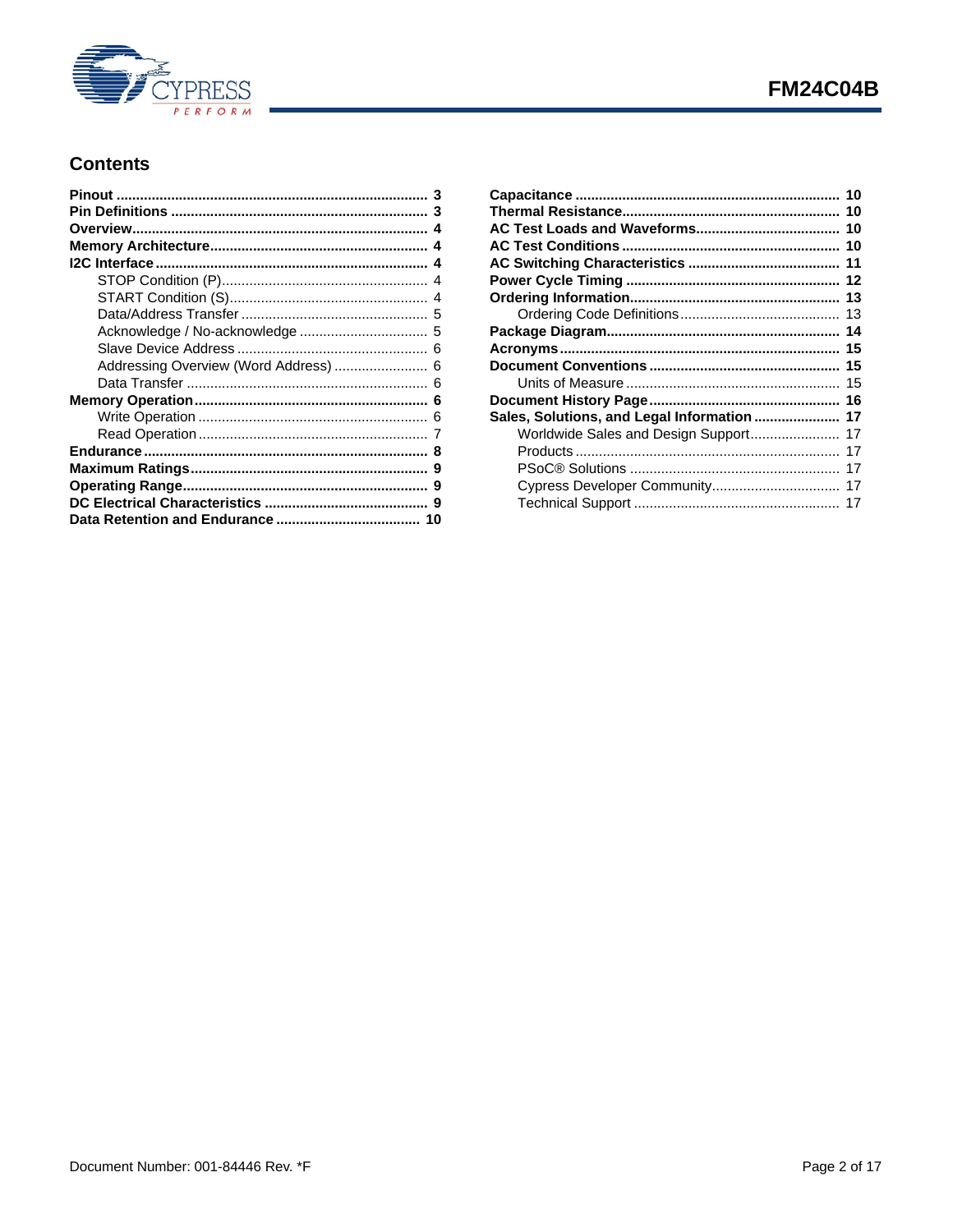

### <span id="page-2-0"></span>**Pinout**

#### **Figure 1. 8-pin SOIC pinout**



### <span id="page-2-1"></span>**Pin Definitions**

| <b>Pin Name</b> | I/O Type     | <b>Description</b>                                                                                                                                                                                                                                                                                                                                                 |
|-----------------|--------------|--------------------------------------------------------------------------------------------------------------------------------------------------------------------------------------------------------------------------------------------------------------------------------------------------------------------------------------------------------------------|
| A2-A1           | Input        | Device Select Address 2-1. These pins are used to select one of up to 4 devices of the same type on<br>the same I <sup>2</sup> C bus. To select the device, the address value on the three pins must match the corre-<br>sponding bits contained in the slave address. The address pins are pulled down internally.                                                |
| <b>SDA</b>      | Input/Output | Serial Data/Address. This is a bi-directional pin for the I <sup>2</sup> C interface. It is open-drain and is intended<br>to be wire-AND'd with other devices on the $l2C$ bus. The input buffer incorporates a Schmitt trigger for<br>noise immunity and the output driver includes slope control for falling edges. An external pull-up resistor<br>is required. |
| <b>SCL</b>      | Input        | <b>Serial Clock</b> . The serial clock pin for the $1^2C$ interface. Data is clocked out of the device on the falling<br>edge, and into the device on the rising edge. The SCL input also incorporates a Schmitt trigger input<br>for noise immunity.                                                                                                              |
| <b>WP</b>       | Input        | <b>Write Protect.</b> When tied to $V_{DD}$ , addresses in the entire memory map will be write-protected. When<br>WP is connected to ground, all addresses are write enabled. This pin is pulled down internally.                                                                                                                                                  |
| $V_{SS}$        |              | Power supply Ground for the device. Must be connected to the ground of the system.                                                                                                                                                                                                                                                                                 |
| $V_{DD}$        |              | Power supply Power supply input to the device.                                                                                                                                                                                                                                                                                                                     |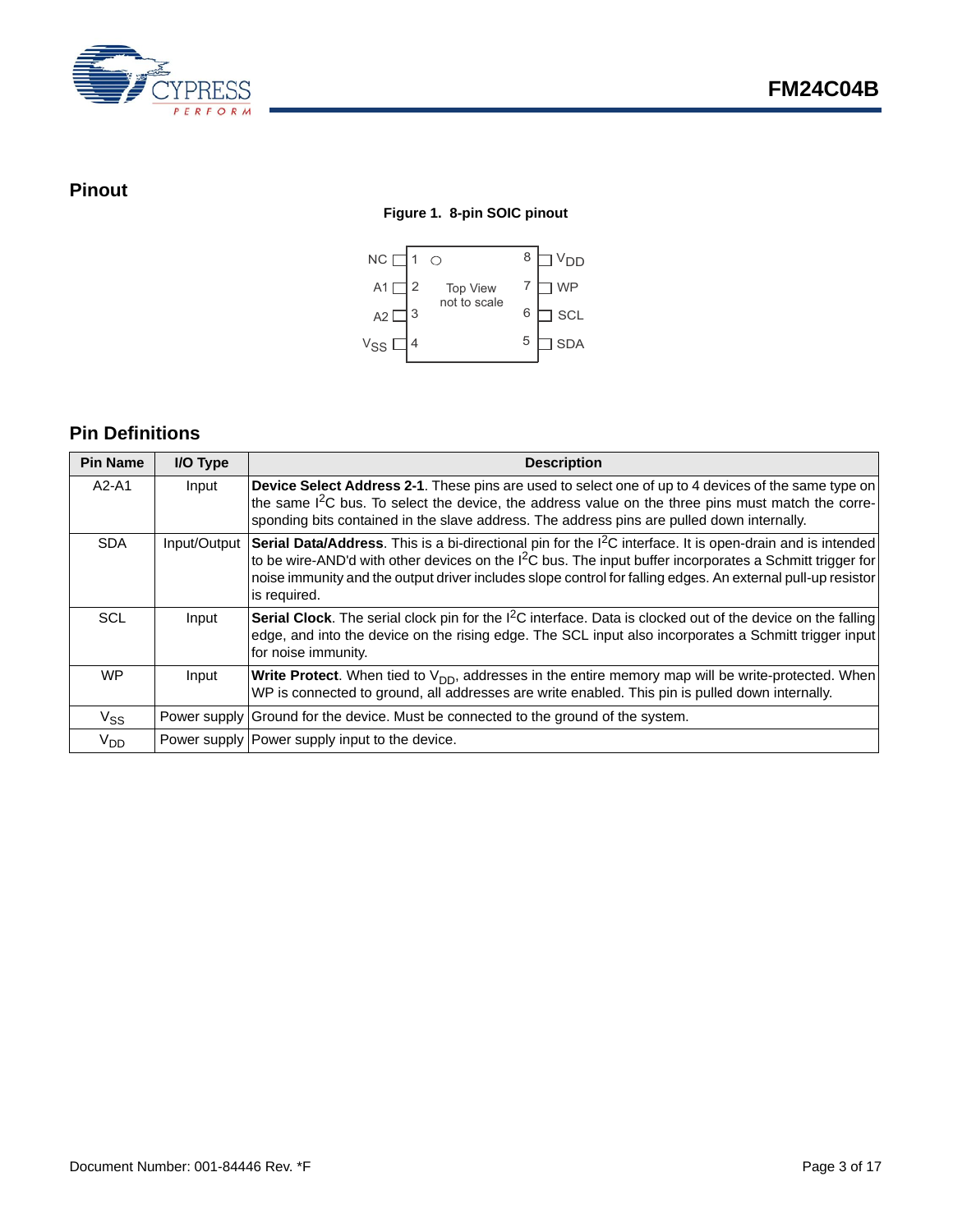

### <span id="page-3-0"></span>**Overview**

The FM24C04B is a serial F-RAM memory. The memory array is logically organized as  $512 \times 8$  bits and is accessed using an industry-standard I<sup>2</sup>C interface. The functional operation of the F-RAM is similar to serial  $(I^2C)$  EEPROM. The major difference between the FM24C04B and a serial  $(I^2C)$  EEPROM with the same pinout is the F-RAM's superior write performance, high endurance, and low power consumption.

### <span id="page-3-1"></span>**Memory Architecture**

When accessing the FM24C04B, the user addresses 512 locations of eight data bits each. These eight data bits are shifted in or out serially. The addresses are accessed using the  $1^2C$ protocol, which includes a slave address (to distinguish other non-memory devices), a page address bit, and a word address. The word address consists of 8-bits that specify one of the 256 addresses. The page address is 1-bit and so there are 2 pages of 256 locations. The complete address of 9-bits specifies each byte address uniquely.

The access time for the memory operation is essentially zero, beyond the time needed for the serial protocol. That is, the memory is read or written at the speed of the  $1<sup>2</sup>C$  bus. Unlike a serial  $(I^2C)$  EEPROM, it is not necessary to poll the device for a ready condition because writes occur at bus speed. By the time a new bus transaction can be shifted into the device, a write operation is complete. This is explained in more detail in the interface section.

Note that the FM24C04B contains no power management circuits other than a simple internal power-on reset. It is the user's responsibility to ensure that  $V_{DD}$  is within data sheet tolerances to prevent incorrect operation.

### <span id="page-3-2"></span>**I 2C Interface**

The FM24C04B employs a bi-directional  $1<sup>2</sup>C$  bus protocol using few pins or board space. [Figure 2](#page-3-5) illustrates a typical system configuration using the FM24C04B in a microcontroller-based system. The industry standard  $I<sup>2</sup>C$  bus is familiar to many users but is described in this section.

By convention, any device that is sending data onto the bus is the transmitter while the target device for this data is the receiver. The device that is controlling the bus is the master. The master is responsible for generating the clock signal for all operations. Any device on the bus that is being controlled is a slave. The FM24C04B is always a slave device.

The bus protocol is controlled by transition states in the SDA and SCL signals. There are four conditions including START, STOP, data bit, or acknowledge. [Figure 3](#page-4-2) and [Figure 4](#page-4-3) illustrates the signal conditions that specify the four states. Detailed timing diagrams are shown in the electrical specifications section.

#### Figure 2. System Configuration using Serial (I<sup>2</sup>C) nvSRAM

<span id="page-3-5"></span>

#### <span id="page-3-3"></span>**STOP Condition (P)**

A STOP condition is indicated when the bus master drives SDA from LOW to HIGH while the SCL signal is HIGH. All operations using the FM24C04B should end with a STOP condition. If an operation is in progress when a STOP is asserted, the operation will be aborted. The master must have control of SDA in order to assert a STOP condition.

#### <span id="page-3-4"></span>**START Condition (S)**

A START condition is indicated when the bus master drives SDA from HIGH to LOW while the SCL signal is HIGH. All commands should be preceded by a START condition. An operation in progress can be aborted by asserting a START condition at any time. Aborting an operation using the START condition will ready the FM24C04B for a new operation.

If during operation the power supply drops below the specified  $V<sub>DD</sub>$  minimum, the system should issue a START condition prior to performing another operation.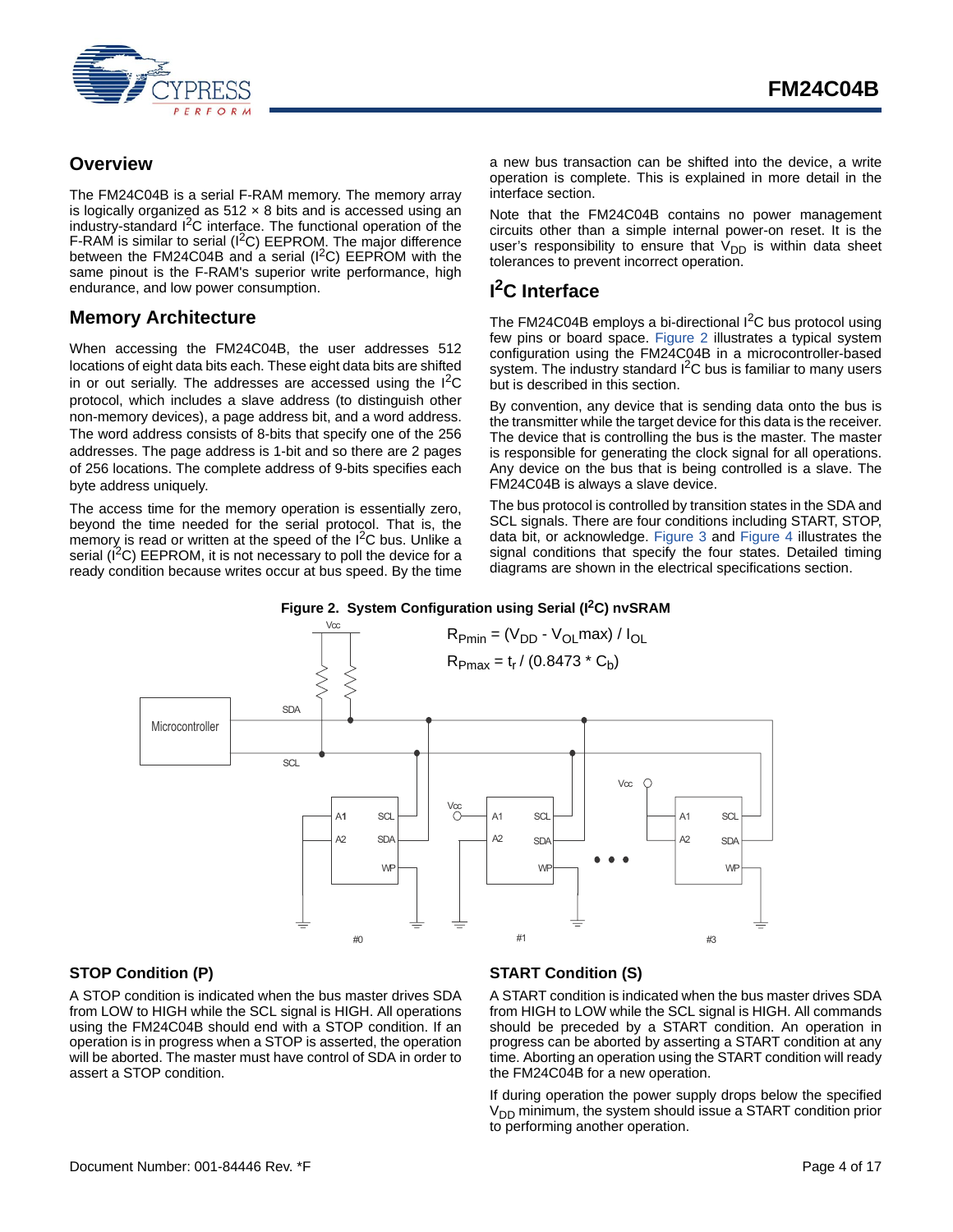

<span id="page-4-2"></span>



<span id="page-4-3"></span>

#### <span id="page-4-0"></span>**Data/Address Transfer**

All data transfers (including addresses) take place while the SCL signal is HIGH. Except under the three conditions described above, the SDA signal should not change while SCL is HIGH.

#### <span id="page-4-1"></span>**Acknowledge / No-acknowledge**

The acknowledge takes place after the 8th data bit has been transferred in any transaction. During this state the transmitter should release the SDA bus to allow the receiver to drive it. The receiver drives the SDA signal LOW to acknowledge receipt of the byte. If the receiver does not drive SDA LOW, the condition is a no-acknowledge and the operation is aborted.

The receiver would fail to acknowledge for two distinct reasons. First is that a byte transfer fails. In this case, the no-acknowledge ceases the current operation so that the device can be addressed again. This allows the last byte to be recovered in the event of a communication error.

Second and most common, the receiver does not acknowledge to deliberately end an operation. For example, during a read operation, the FM24C04B will continue to place data onto the bus as long as the receiver sends acknowledges (and clocks). When a read operation is complete and no more data is needed, the receiver must not acknowledge the last byte. If the receiver acknowledges the last byte, this will cause the FM24C04B to attempt to drive the bus on the next clock while the master is sending a new command such as STOP.



**Figure 5. Acknowledge on the I2C Bus**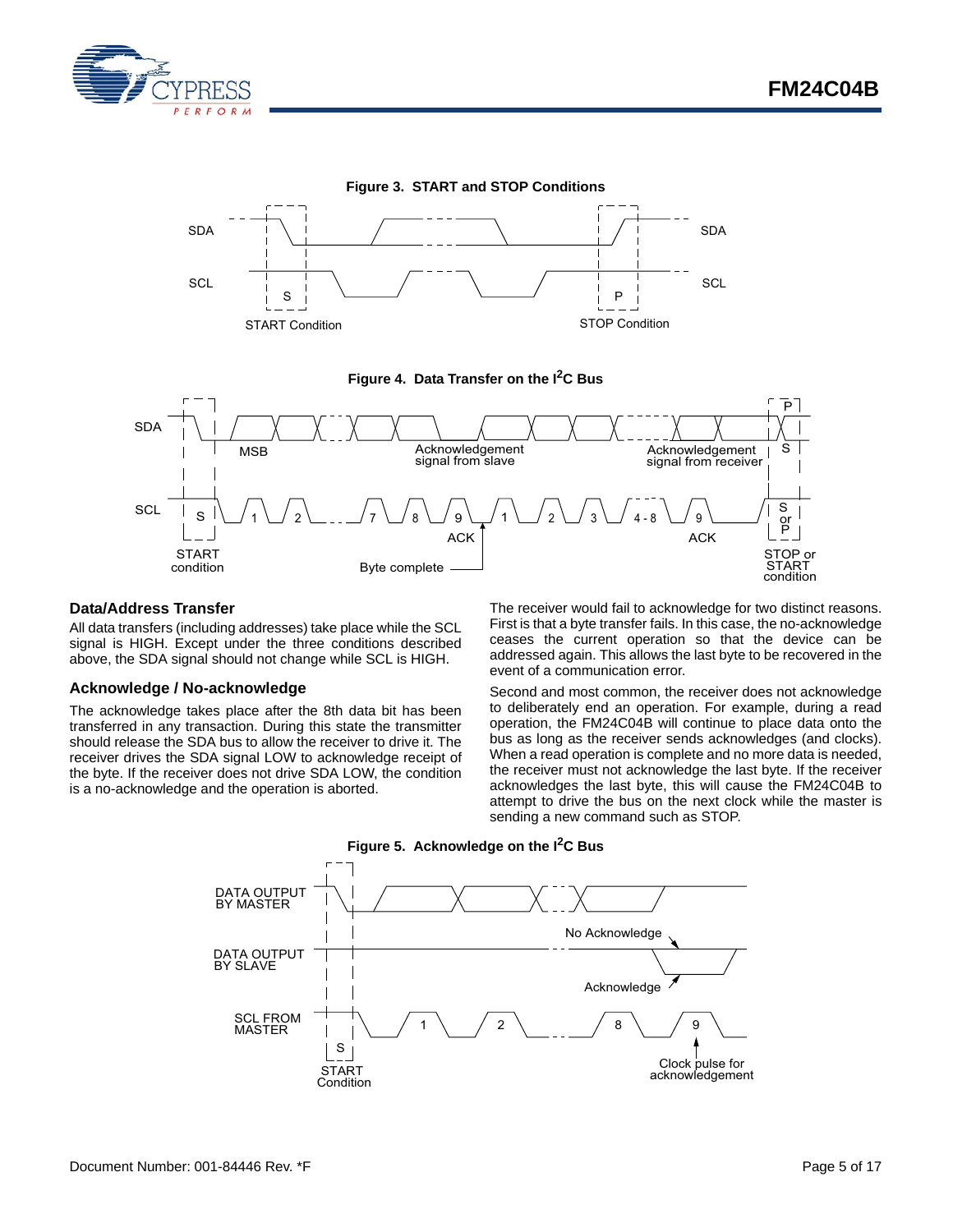

#### <span id="page-5-0"></span>**Slave Device Address**

The first byte that the FM24C04B expects after a START condition is the slave address. As shown in [Figure 6](#page-5-6), the slave address contains the device type or slave ID, the device select address bits, a page select bit, and a bit that specifies if the transaction is a read or a write.

Bits 7-4 are the device type (slave ID) and should be set to 1010b for the FM24C04B. These bits allow other function types to reside on the  $I^2C$  bus within an identical address range. Bits 3-2 are the device select address bits. They must match the corresponding value on the external address pins to select the device. Up to four FM24C04B devices can reside on the same  $I^2C$  bus by assigning a different address to each. Bit 1 is the page select bit. It specifies the 256-byte block of memory that is targeted for the current operation. Bit 0 is the read/write bit  $(R/W)$ .  $R/W = '1'$ indicates a read operation and  $R/W = '0'$  indicates a write operation.

#### <span id="page-5-6"></span>**Figure 6. Memory Slave Device Address**



#### <span id="page-5-1"></span>**Addressing Overview (Word Address)**

After the FM24C04B (as receiver) acknowledges the slave address, the master can place the word address on the bus for a write operation. The word address is the lower 8-bits of the address to be combined with the 1-bit page select to specify exactly the byte to be written. The complete 9-bit address is latched internally. No word address occurs for a read operation. Reads always use the lower 8-bits that are held internally in the address latch and the 9th address bit is part of the slave address. Reads always begin at the address following the previous access. A random read address can be loaded by doing a write operation as explained below.

After transmission of each data byte, just prior to the acknowledge, the FM24C04B increments the internal address latch. This allows the next sequential byte to be accessed with no additional addressing. After the last address (1FFh) is reached, the address latch will roll over to 000h. There is no limit to the number of bytes that can be accessed with a single read or write operation.

#### <span id="page-5-2"></span>**Data Transfer**

<span id="page-5-5"></span>After the address bytes have been transmitted, data transfer between the bus master and the FM24C04B can begin. For a read operation the FM24C04B will place 8 data bits on the bus then wait for an acknowledge from the master. If the acknowledge occurs, the FM24C04B will transfer the next sequential byte. If the acknowledge is not sent, the FM24C04B will end the read operation. For a write operation, the FM24C04B will accept 8 data bits from the master then send an acknowledge. All data transfer occurs MSB (most significant bit) first.

#### <span id="page-5-3"></span>**Memory Operation**

The FM24C04B is designed to operate in a manner very similar to other I<sup>2</sup>C interface memory products. The major differences result from the higher performance write capability of F-RAM technology. These improvements result in some differences between the FM24C04B and a similar configuration EEPROM during writes. The complete operation for both writes and reads is explained below.

#### <span id="page-5-4"></span>**Write Operation**

All writes begin with a slave address, then a word address. The bus master indicates a write operation by setting the LSB of the slave address (R/W bit) to a '0'. After addressing, the bus master sends each byte of data to the memory and the memory generates an acknowledge condition. Any number of sequential bytes may be written. If the end of the address range is reached internally, the address counter will wrap from 1FFh to 000h.

Unlike other nonvolatile memory technologies, there is no effective write delay with F-RAM. Since the read and write access times of the underlying memory are the same, the user experiences no delay through the bus. The entire memory cycle occurs in less time than a single bus clock. Therefore, any operation including read or write can occur immediately following a write. Acknowledge polling, a technique used with EEPROMs to determine if a write is complete is unnecessary and will always return a ready condition.

Internally, an actual memory write occurs after the 8th data bit is transferred. It will be complete before the acknowledge is sent. Therefore, if the user desires to abort a write without altering the memory contents, this should be done using START or STOP condition prior to the 8th data bit. The FM24C04B uses no page buffering.

The memory array can be write-protected using the WP pin. Setting the WP pin to a HIGH condition  $(V_{DD})$  will write-protect all addresses. The FM24C04B will not acknowledge data bytes that are written to protected addresses. In addition, the address counter will not increment if writes are attempted to these addresses. Setting WP to a LOW state  $(V_{SS})$  will disable the write protect. WP is pulled down internally.

[Figure 7](#page-5-5) and [Figure 8](#page-6-1) below illustrate a single-byte and multiple-byte write cycles.



**Figure 7. Single-Byte Write**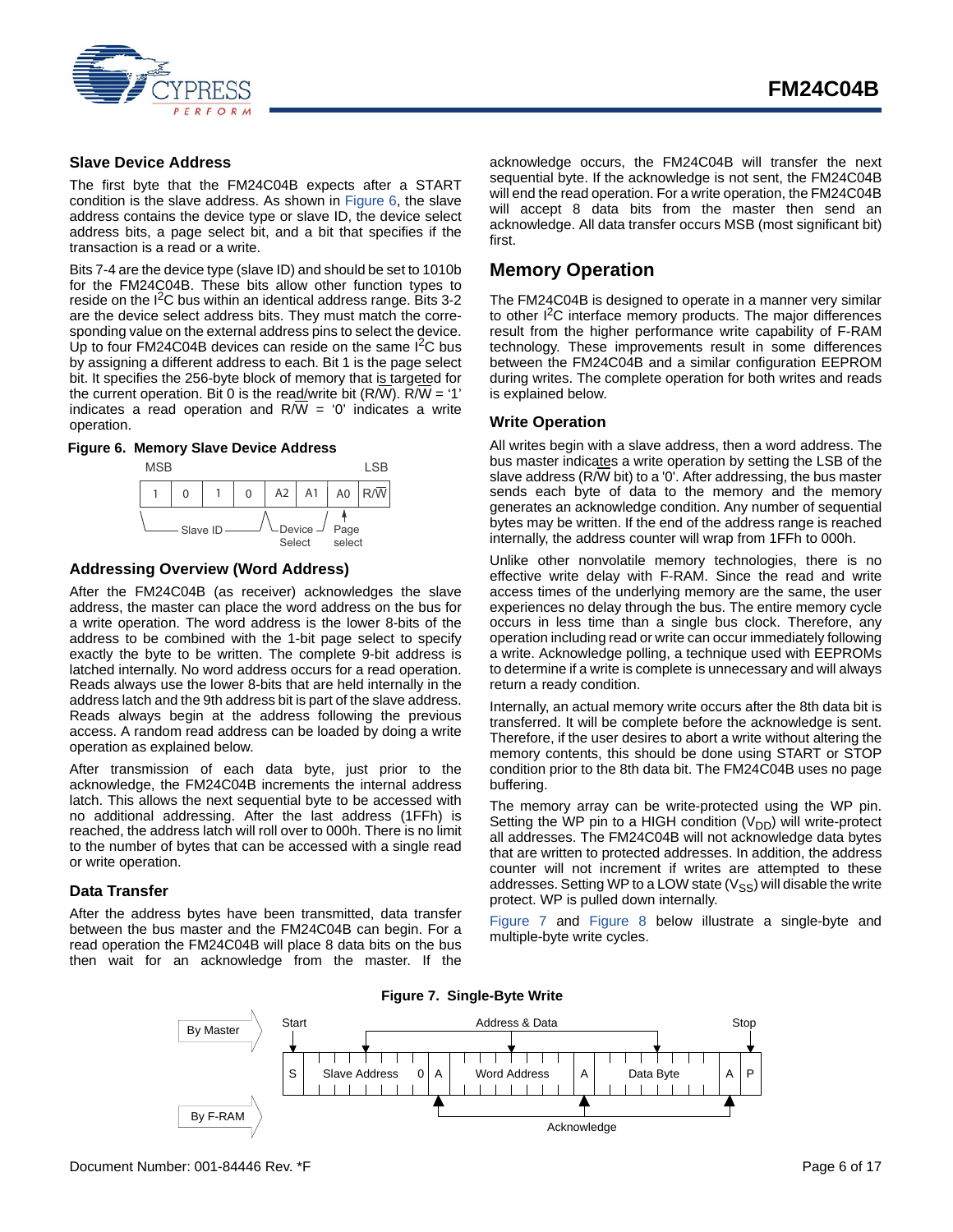

<span id="page-6-1"></span>

#### <span id="page-6-0"></span>**Read Operation**

There are two basic types of read operations. They are current address read and selective address read. In a current address read, the FM24C04B uses the internal address latch to supply the lower 8 address bits. In a selective read, the user performs a procedure to set these lower address bits to a specific value.

#### *Current Address & Sequential Read*

As mentioned above the FM24C04B uses an internal latch to supply the lower 8 address bits for a read operation. A current address read uses the existing value in the address latch as a starting place for the read operation. The system reads from the address immediately following that of the last operation.

To perform a current address read, the bus master supplies a slave address with the LSB set to a '1'. This indicates that a read operation is requested. The page select bit in the slave address specifies the block of memory that is used for the read operation. After receiving the complete slave address, the FM24C04B will begin shifting out data from the current address on the next clock. The current address is the bit from the slave address combined with the 8-bits that were in the internal address latch.

<span id="page-6-2"></span>Beginning with the current address, the bus master can read any number of bytes. Thus, a sequential read is simply a current address read with multiple byte transfers. After each byte the internal address counter will be incremented.

**Note** Each time the bus master acknowledges a byte, this indicates that the FM24C04B should read out the next sequential byte.

There are four ways to properly terminate a read operation. Failing to properly terminate the read will most likely create a bus contention as the FM24C04B attempts to read out additional data onto the bus. The four valid methods are:

- 1. The bus master issues a no-acknowledge in the 9th clock cycle and a STOP in the 10th clock cycle. This is illustrated in the diagrams below. This is preferred.
- 2. The bus master issues a no-acknowledge in the 9th clock cycle and a START in the 10th.
- 3. The bus master issues a STOP in the 9th clock cycle.
- 4. The bus master issues a START in the 9th clock cycle.

If the internal address reaches 1FFh, it will wrap around to 000h on the next read cycle. [Figure 9](#page-6-2) and [Figure 10](#page-6-3) below show the proper operation for current address reads.

<span id="page-6-3"></span>

#### **Figure 9. Current Address Read**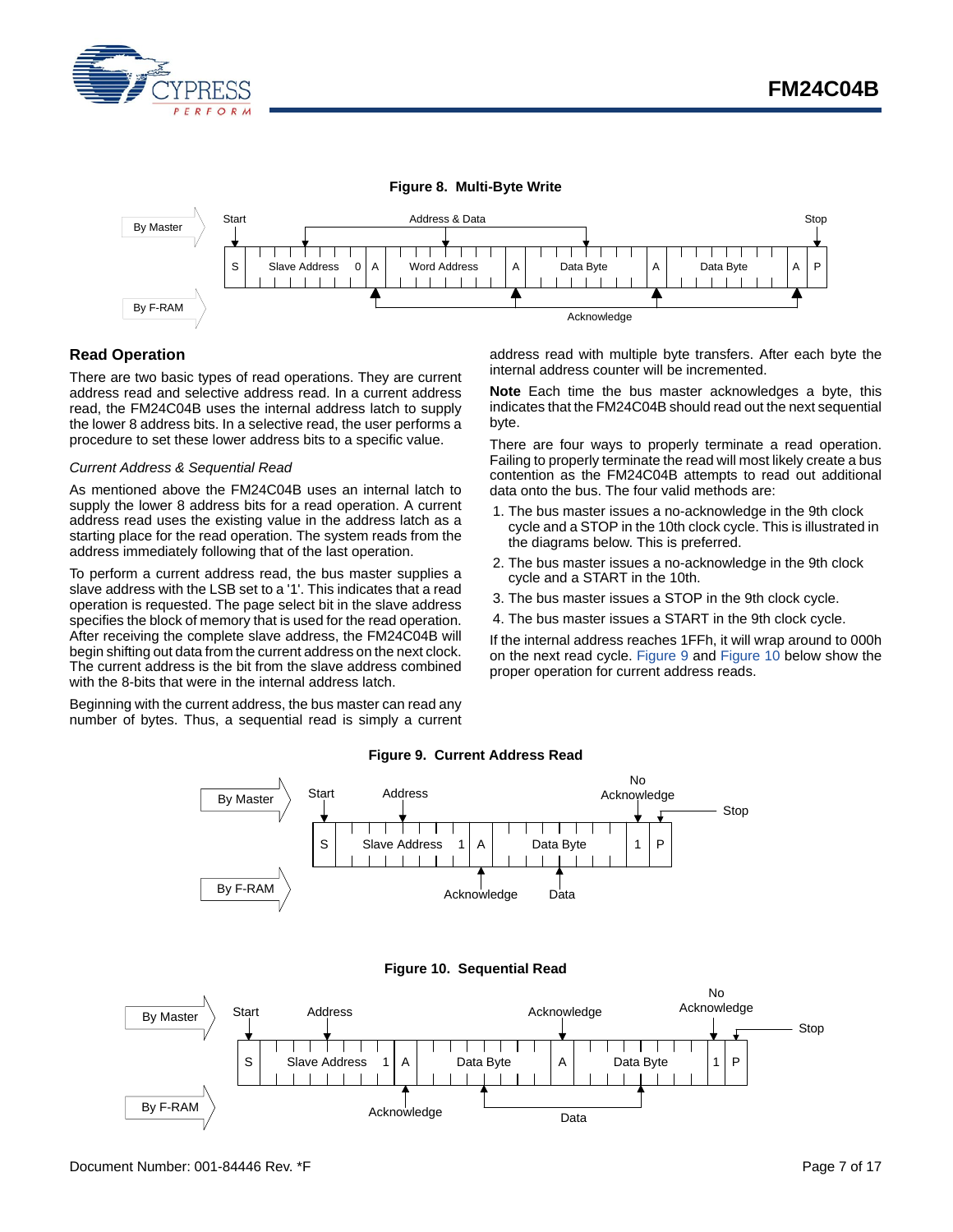

#### *Selective (Random) Read*

There is a simple technique that allows a user to select a random address location as the starting point for a read operation. This involves using the first two bytes of a write operation to set the internal address followed by subsequent read operations.

To perform a selective read, the bus master sends out the slave address with the LSB (R/W) set to 0. This specifies a write operation. According to the write protocol, the bus master then sends the word address byte that is loaded into the internal address latch. After the FM24C04B acknowledges the word address, the bus master issues a START condition. This simultaneously aborts the write operation and allows the read command to be issued with the slave address LSB set to a '1'. The operation is now a current address read.

#### **Figure 11. Selective (Random) Read**



#### <span id="page-7-0"></span>**Endurance**

The FM24C04B internally operates with a read and restore mechanism. Therefore, endurance cycles are applied for each read or write cycle. The memory architecture is based on an array of rows and columns. Each read or write access causes an endurance cycle for an entire row. In the FM24C04B, a row is 64 bits wide. Every 8-byte boundary marks the beginning of a new row. Endurance can be optimized by ensuring frequently accessed data is located in different rows. Regardless, F-RAM read and write endurance is effectively unlimited at the 1-MHz <sup>2</sup>C speed. Even at 3000 accesses per second to the same row, 10 years time will elapse before 1 trillion endurance cycles occur.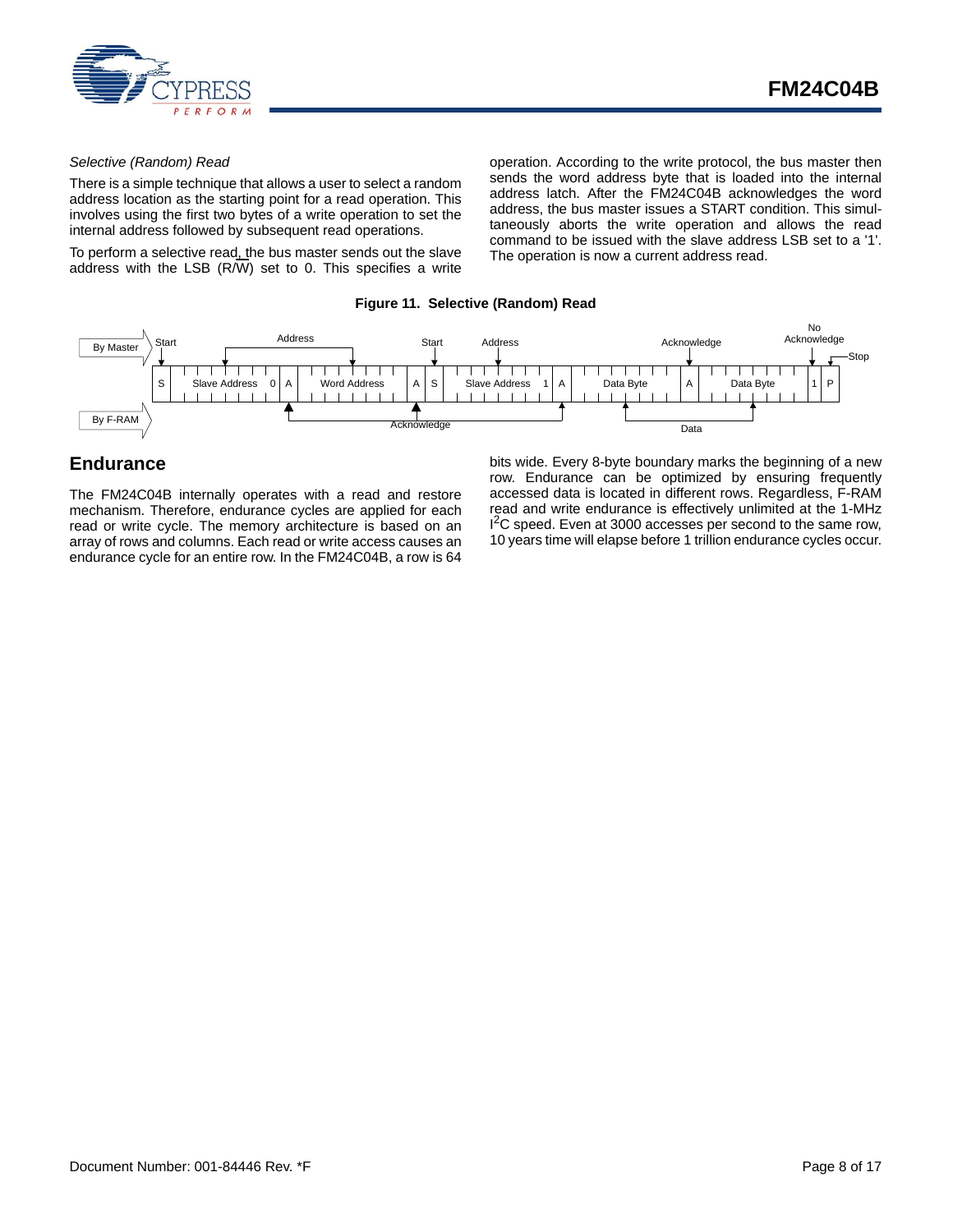

### <span id="page-8-0"></span>**Maximum Ratings**

Exceeding maximum ratings may shorten the useful life of the device. These user guidelines are not tested.

| Supply voltage on $V_{DD}$ relative to $V_{SS}$ -1.0 V to +7.0 V                           |
|--------------------------------------------------------------------------------------------|
| Input voltage  -1.0 V to + 7.0 V and $V_{IN}$ < $V_{DD}$ + 1.0 V                           |
| DC voltage applied to outputs                                                              |
| Transient voltage $(< 20$ ns) on<br>any pin to ground potential -2.0 V to $V_{DD}$ + 2.0 V |
| Package power dissipation                                                                  |

| Surface mount lead soldering                                                                                          |  |
|-----------------------------------------------------------------------------------------------------------------------|--|
|                                                                                                                       |  |
| Electrostatic Discharge Voltage                                                                                       |  |
| Human Body Model (AEC-Q100-002 Rev. E)  3 kV                                                                          |  |
| Charged Device Model (AEC-Q100-011 Rev. B)  1.25 kV                                                                   |  |
| Machine Model (AEC-Q100-003 Rev. E)  250 V                                                                            |  |
|                                                                                                                       |  |
| * Exception: The "V <sub>IN</sub> < V <sub>DD</sub> + 1.0 V" restriction does not apply<br>to the SCL and SDA inputs. |  |

### <span id="page-8-1"></span>**Operating Range**

| Range      | <b>Ambient Temperature (TA)</b> | חח v           |
|------------|---------------------------------|----------------|
| Industrial | $-40$ °C to +85 °C              | 4.5 V to 5.5 V |

### <span id="page-8-2"></span>**DC Electrical Characteristics**

| <b>Parameter</b>         | <b>Description</b>                             | <b>Test Conditions</b>                                                                 |                              | <b>Min</b>           | Typ $^{[1]}$ | <b>Max</b>               | <b>Unit</b> |
|--------------------------|------------------------------------------------|----------------------------------------------------------------------------------------|------------------------------|----------------------|--------------|--------------------------|-------------|
| <b>V<sub>DD</sub></b>    | Power supply                                   |                                                                                        | 4.5                          | 5.0                  | 5.5          | $\vee$                   |             |
| $I_{DD}$                 | Average V <sub>DD</sub> current                | SCL toggling                                                                           | $f_{SCL}$ = 100 kHz          |                      |              | 100                      | μA          |
|                          |                                                | between<br>$V_{DD}$ – 0.3 V and $V_{SS}$ ,                                             | $f_{SCL} = 400$ kHz          |                      |              | 200                      | μA          |
|                          |                                                | other inputs $V_{SS}$ or<br>$V_{DD} - 0.3 V$ .                                         | $f_{SCL} = 1 \overline{MHz}$ |                      |              | 400                      | μA          |
| $I_{SB}$                 | Standby current                                | $SCL = SDA = V_{DD}$ . All other inputs $V_{SS}$<br>or $V_{DD}$ . Stop command issued. |                              | 4                    | 10           | μA                       |             |
| $I_{LI}$                 | Input leakage current<br>(Except WP and A2-A1) | $V_{SS} \leq V_{IN} \leq V_{DD}$                                                       |                              | $-1$                 |              | $+1$                     | μA          |
|                          | Input leakage current<br>(for WP and A2-A1)    | $V_{SS} \leq V_{IN} \leq V_{DD}$                                                       | $-1$                         |                      | $+100$       | μA                       |             |
| $I_{LO}$                 | Output leakage current                         | $V_{SS} \leq V_{IN} \leq V_{DD}$                                                       |                              |                      |              | $+1$                     | μA          |
| $V_{\text{IH}}$          | Input HIGH voltage                             |                                                                                        |                              | $0.7 \times V_{DD}$  |              | $V_{DD}$ + 0.3           | $\vee$      |
| $V_{IL}$                 | Input LOW voltage                              |                                                                                        |                              | $-0.3$               |              | $0.3 \times V_{DD}$      | $\vee$      |
| $V_{OL}$                 | Output LOW voltage                             | $I_{OL} = 3$ mA                                                                        |                              |                      |              | 0.4                      | $\vee$      |
| $R_{in}^{[2]}$           | Input resistance (WP, A2-A1)                   | For $V_{IN} = V_{IL (Max)}$                                                            |                              | 40                   |              |                          | $k\Omega$   |
|                          |                                                | For $V_{IN} = V_{IH (Min)}$                                                            |                              | 1                    |              | $\overline{\phantom{0}}$ | MΩ          |
| $V_{HYS}$ <sup>[3]</sup> | Input Hysteresis                               |                                                                                        |                              | $0.05 \times V_{DD}$ |              |                          | $\vee$      |

#### **Notes**

- <span id="page-8-3"></span>
- <span id="page-8-4"></span>1. Typical values are at 25 °C, V<sub>DD</sub> = V<sub>DD</sub> (typ). Not 100% tested.<br>2. The input pull-down circuit is strong (40 kΩ) when the input voltage is below V<sub>IL</sub> and weak (1 MΩ) when the input voltage is above V<sub>IH</sub>.<br>3. Thes
- <span id="page-8-5"></span>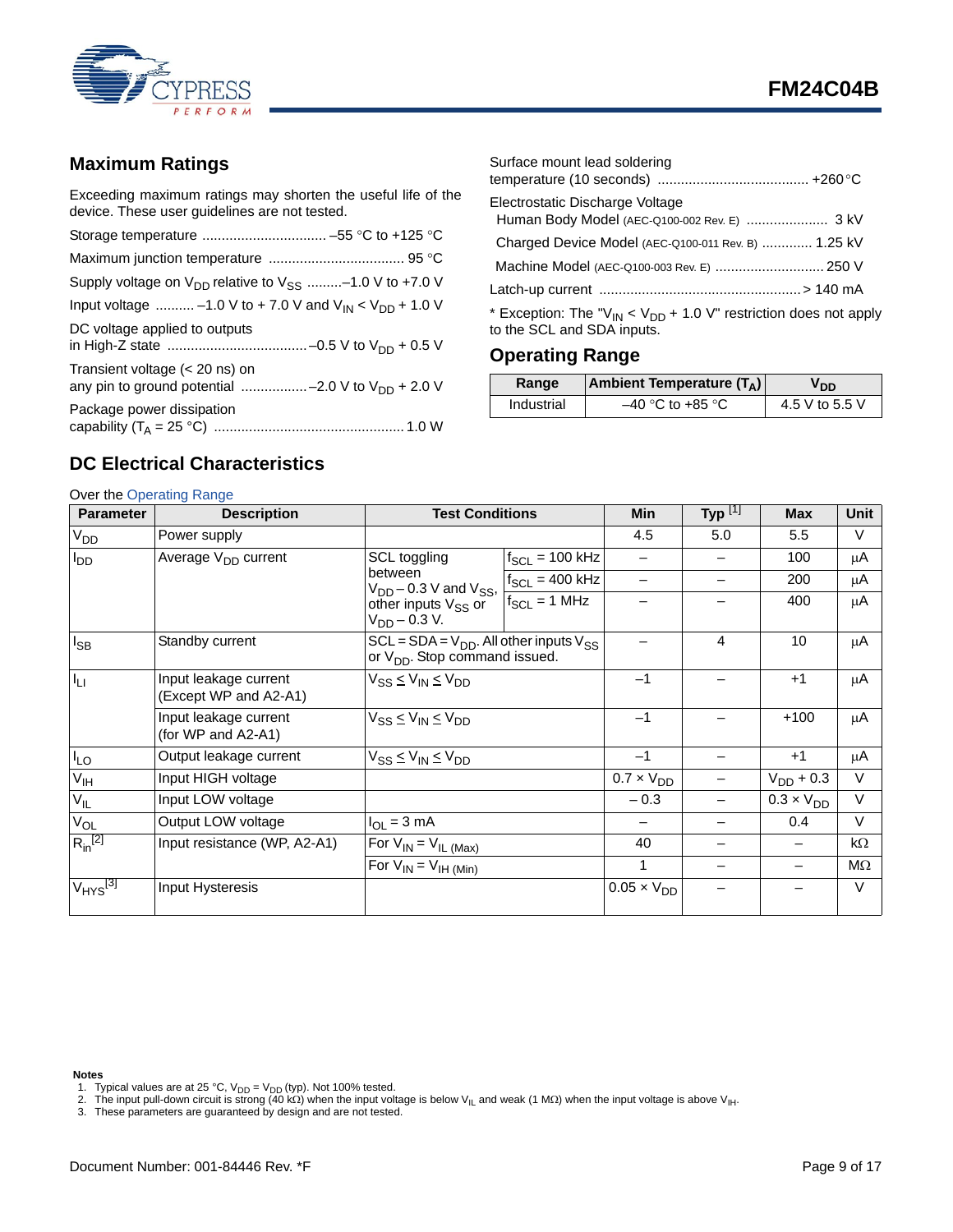

### <span id="page-9-0"></span>**Data Retention and Endurance**

| <b>Parameter</b> | <b>Description</b> | <b>Test condition</b>      | Min       | <b>Max</b> | Unit   |
|------------------|--------------------|----------------------------|-----------|------------|--------|
| $T_{DR}$         | Data retention     | $T_{\text{A}}$ = 85 °C     | 10        |            | Years  |
|                  |                    | $T_A = 75 °C$              | 38        |            |        |
|                  |                    | $T_{\text{A}}$ = 65 °C     | 151       | _          |        |
| N <sub>C</sub>   | <b>IEndurance</b>  | Over operating temperature | $10^{14}$ |            | Cycles |

### <span id="page-9-1"></span>**Capacitance**

| Parameter <sup>[4]</sup> | <b>Description</b>           | <b>Test Conditions</b>                                          | <b>Max</b> | Unit |
|--------------------------|------------------------------|-----------------------------------------------------------------|------------|------|
| C <sub>O</sub>           | Output pin capacitance (SDA) | $T_A = 25 \text{ °C}, f = 1 \text{ MHz}, V_{DD} = V_{DD} (typ)$ |            | pF   |
| <b>C</b>                 | Input pin capacitance        |                                                                 |            | pF   |

### <span id="page-9-2"></span>**Thermal Resistance**

| Parameter <sup>[4]</sup> | <b>Description</b>                          | <b>Test Conditions</b>                                                                     | 8-pin SOIC | Unit               |
|--------------------------|---------------------------------------------|--------------------------------------------------------------------------------------------|------------|--------------------|
| $\Theta_{\sf JA}$        | Thermal resistance<br>(junction to ambient) | Test conditions follow standard test methods<br>procedures for measuring<br>thermal<br>and | 147        | °C/W               |
| $\Theta_{\text{JC}}$     | Thermal resistance<br>(junction to case)    | 1impedance, per EIA / JESD51.                                                              | -47        | $\rm ^{\circ}$ C/W |

### <span id="page-9-6"></span><span id="page-9-3"></span>**AC Test Loads and Waveforms**





### <span id="page-9-4"></span>**AC Test Conditions**

<span id="page-9-5"></span>4. These parameters are guaranteed by design and are not tested.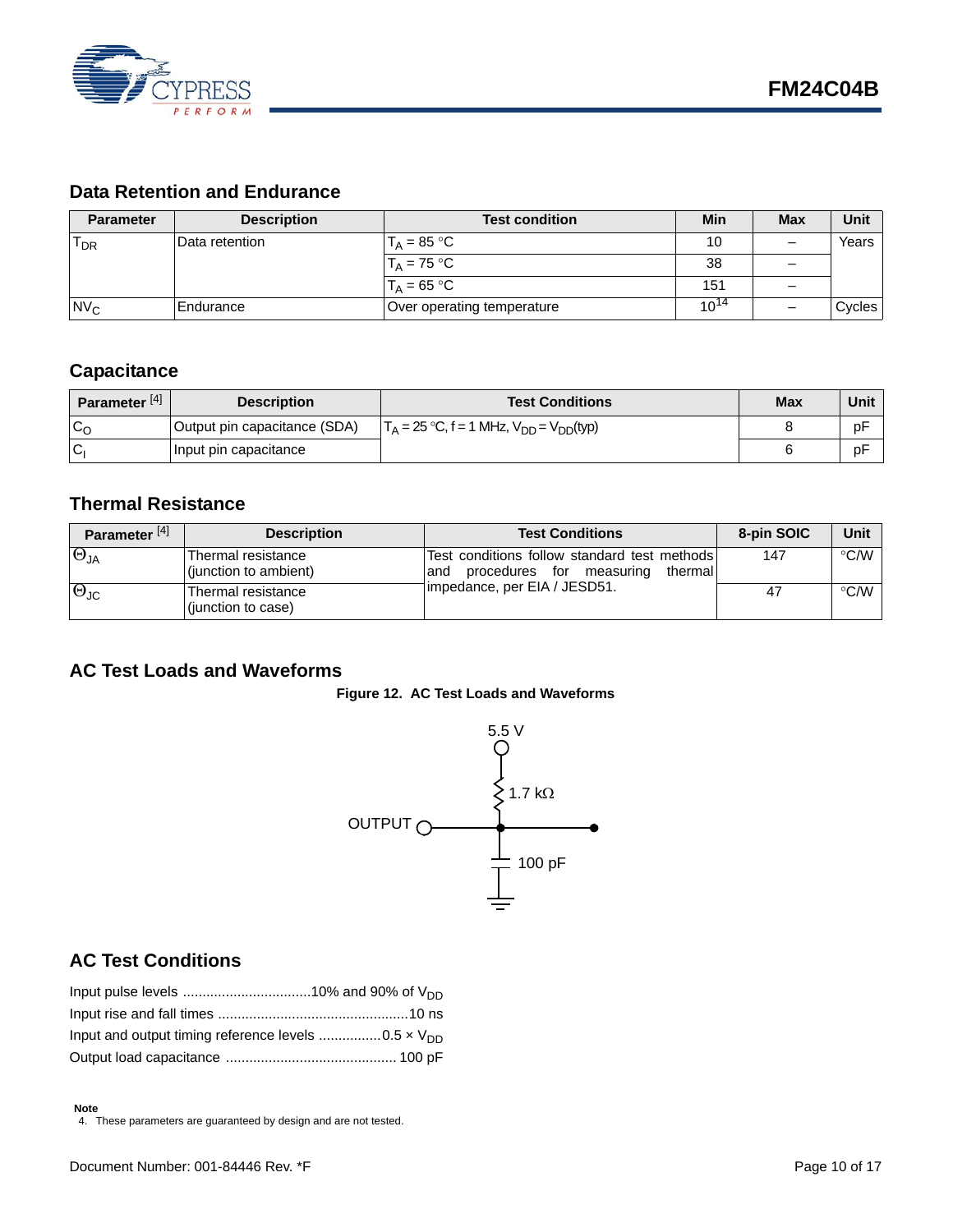

### <span id="page-10-0"></span>**AC Switching Characteristics**

#### Over the [Operating Range](#page-8-1)

| Parameter <sup>[5]</sup> | Alt.<br><b>Parameter</b> | <b>Description</b>                            | Min | <b>Max</b> | Min | <b>Max</b>      | <b>Min</b>               | <b>Max</b>               | Unit       |
|--------------------------|--------------------------|-----------------------------------------------|-----|------------|-----|-----------------|--------------------------|--------------------------|------------|
| $f_{\text{SCL}}^{[6]}$   |                          | <b>SCL clock frequency</b>                    | —   | 0.1        |     | 0.4             | —                        | 1.0                      | <b>MHz</b> |
| $t_{\text{SU}$ ; STA     |                          | Start condition setup for repeated Start      | 4.7 | -          | 0.6 | $\qquad \qquad$ | 0.25                     | $\overline{\phantom{0}}$ | μs         |
| <sup>t</sup> HD;STA      |                          | Start condition hold time                     | 4.0 | -          | 0.6 |                 | 0.25                     | -                        | μs         |
| t <sub>LOW</sub>         |                          | Clock LOW period                              | 4.7 | -          | 1.3 | -               | 0.6                      | —                        | μs         |
| <sup>t</sup> HIGH        |                          | Clock HIGH period                             | 4.0 | -          | 0.6 |                 | 0.4                      | —                        | μs         |
| t <sub>SU;DAT</sub>      | t <sub>SU;DATA</sub>     | Data in setup                                 | 250 | -          | 100 |                 | 100                      | -                        | ns         |
| <sup>t</sup> HD;DAT      | <sup>t</sup> HD;DATA     | Data in hold                                  | 0   | -          | 0   | -               | $\Omega$                 | -                        | ns         |
| $t_{DH}$                 |                          | Data output hold (from SCL $@V_{\text{II}}$ ) | 0   |            | 0   |                 | 0                        | -                        | ns         |
| $t_R$ <sup>[7]</sup>     | t,                       | Input rise time                               | -   | 1000       |     | 300             | —                        | 300                      | ns         |
| $t_F$ <sup>[7]</sup>     | t <sub>f</sub>           | Input fall time                               | -   | 300        | -   | 300             | $\overline{\phantom{m}}$ | 100                      | ns         |
| $t_{\text{SU;STO}}$      |                          | STOP condition setup                          | 4.0 | -          | 0.6 | -               | 0.25                     | —                        | μs         |
| $t_{AA}$                 | t <sub>VD;DATA</sub>     | SCL LOW to SDA Data Out Valid                 | -   | 3          | -   | 0.9             | -                        | 0.55                     | μs         |
| t <sub>BUF</sub>         |                          | Bus free before new transmission              | 4.7 | -          | 1.3 | -               | 0.5                      | —                        | μs         |
| $t_{\sf SP}$             |                          | Noise suppression time constant on SCL, SDA   |     | 50         |     | 50              | -                        | 50                       | ns         |

#### **Figure 13. Read Bus Timing Diagram**



### **Notes**<br>5. Te

- <span id="page-10-1"></span>Test conditions assume signal transition time of 10 ns or less, timing reference levels of  $V_{DD}/2$ , input pulse levels of 0 to  $V_{DD}(typ)$ , and output loading of the specified I<sub>OL</sub> and load capacitance shown in [Figure 12.](#page-9-6)
- <span id="page-10-2"></span>6. The speed-related specifications are guaranteed characteristic points along a continuous curve of operation from DC to f<sub>SCL</sub> (max).
- <span id="page-10-3"></span>7. These parameters are guaranteed by design and are not tested.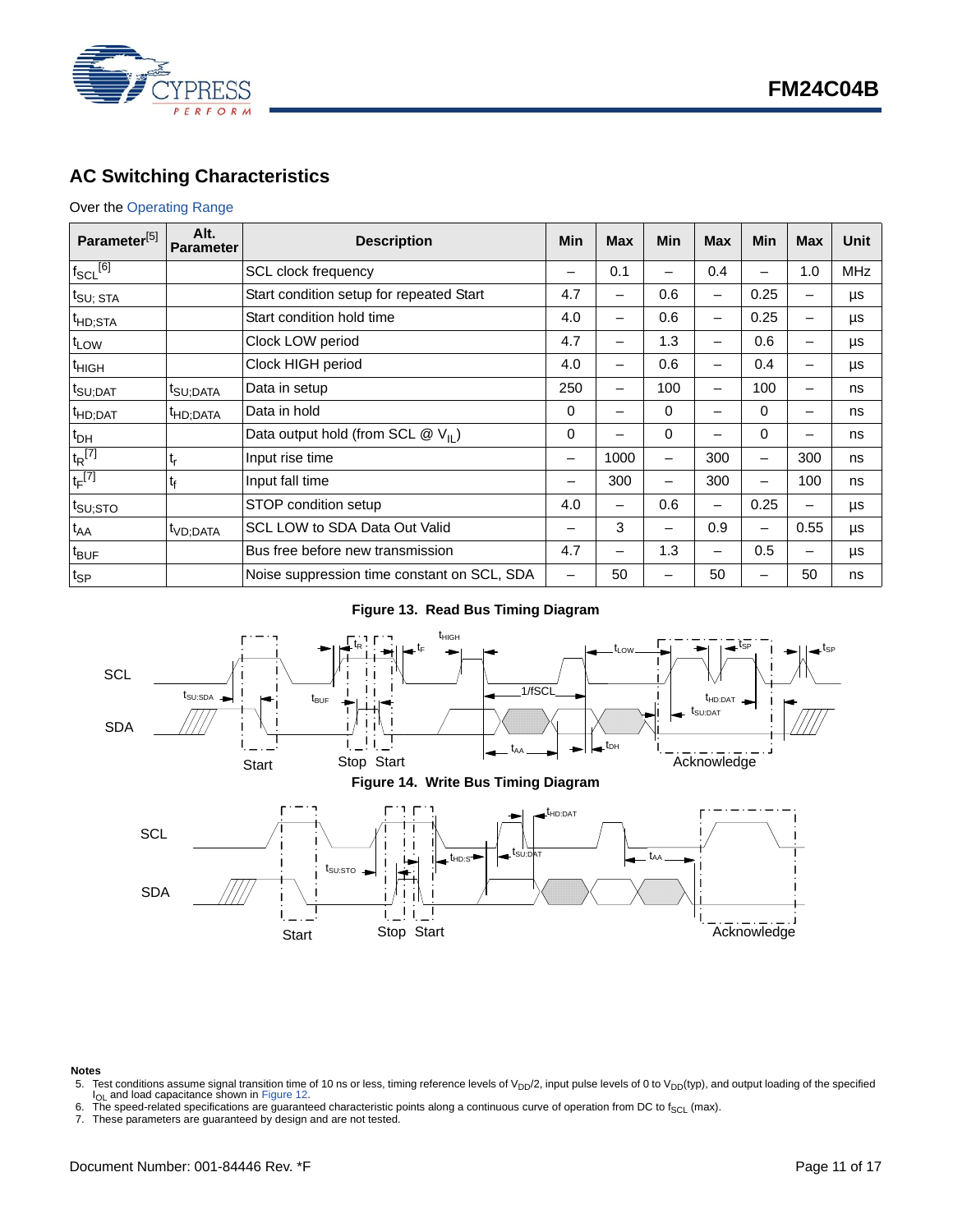

## <span id="page-11-0"></span>**Power Cycle Timing**

#### Over the [Operating Range](#page-8-1)

| <b>Parameter</b>    | <b>Description</b>                                               | Min | <b>Max</b> | Unit      |
|---------------------|------------------------------------------------------------------|-----|------------|-----------|
| $t_{PU}$            | Power-up V <sub>DD</sub> (min) to first access (START condition) |     |            | ms        |
| t <sub>PD</sub>     | Last access (STOP condition) to power-down $(V_{DD}(min))$       |     |            | μs        |
| $t_{VR}$ [8, 9]     | $V_{DD}$ power-up ramp rate                                      | 30  |            | $\mu$ s/V |
| $t_{\rm VF}$ [8, 9] | $V_{DD}$ power-down ramp rate                                    | 30  |            | µs/V      |

#### **Figure 15. Power Cycle Timing**



#### **Notes**

<span id="page-11-2"></span>8. Slope measured at any point on the  $V_{DD}$  waveform.

<span id="page-11-1"></span><sup>9.</sup> Guaranteed by design.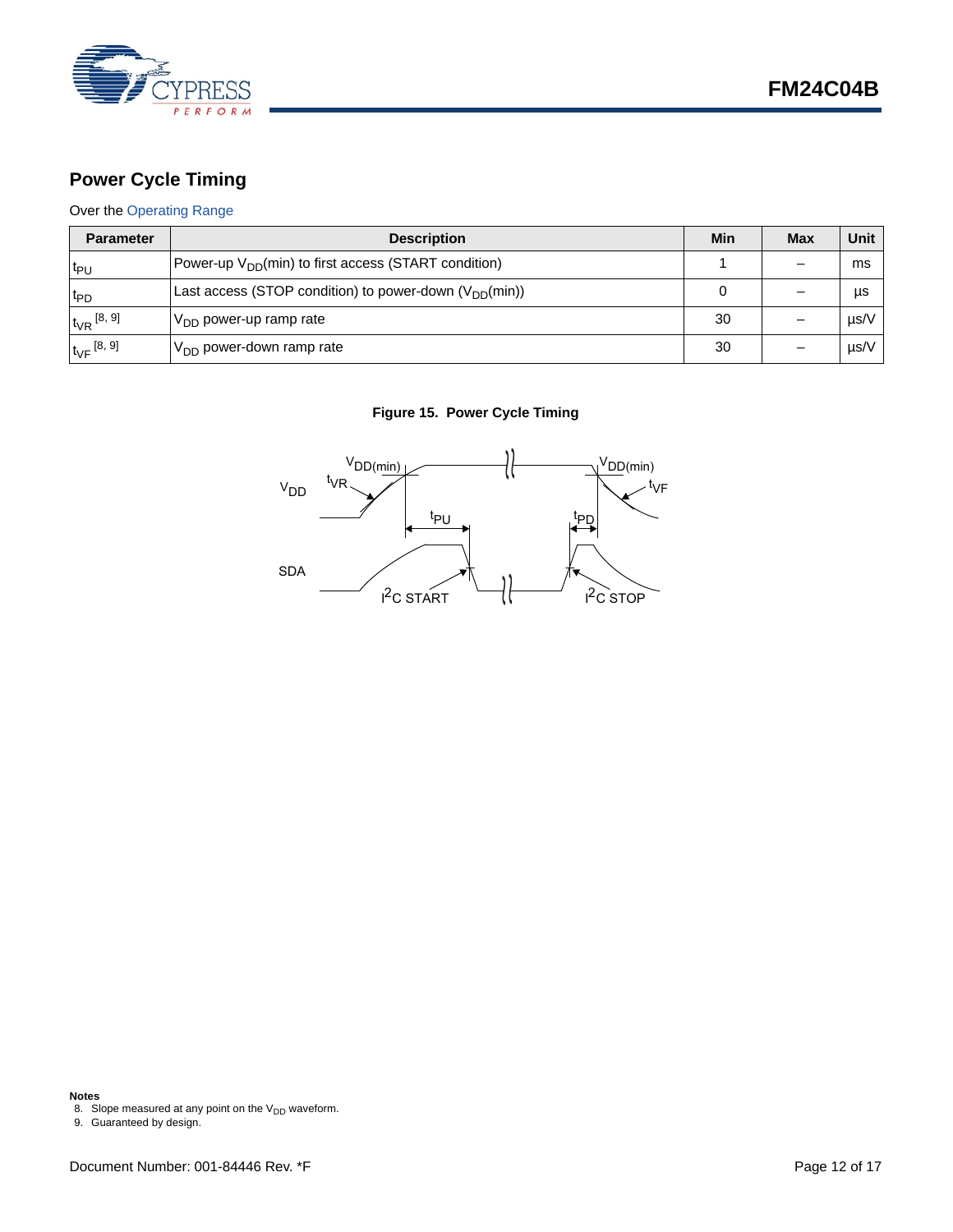

### <span id="page-12-0"></span>**Ordering Information**

| <b>Ordering Code</b> | Package<br><b>Diagram</b> | Package Type | Operating<br>Range |
|----------------------|---------------------------|--------------|--------------------|
| FM24C04B-G           | 001-85066 8-pin SOIC      |              | Industrial         |
| FM24C04B-GTR         |                           |              |                    |

All these parts are Pb-free. Contact your local Cypress sales representative for availability of these parts.

#### <span id="page-12-1"></span>**Ordering Code Definitions**

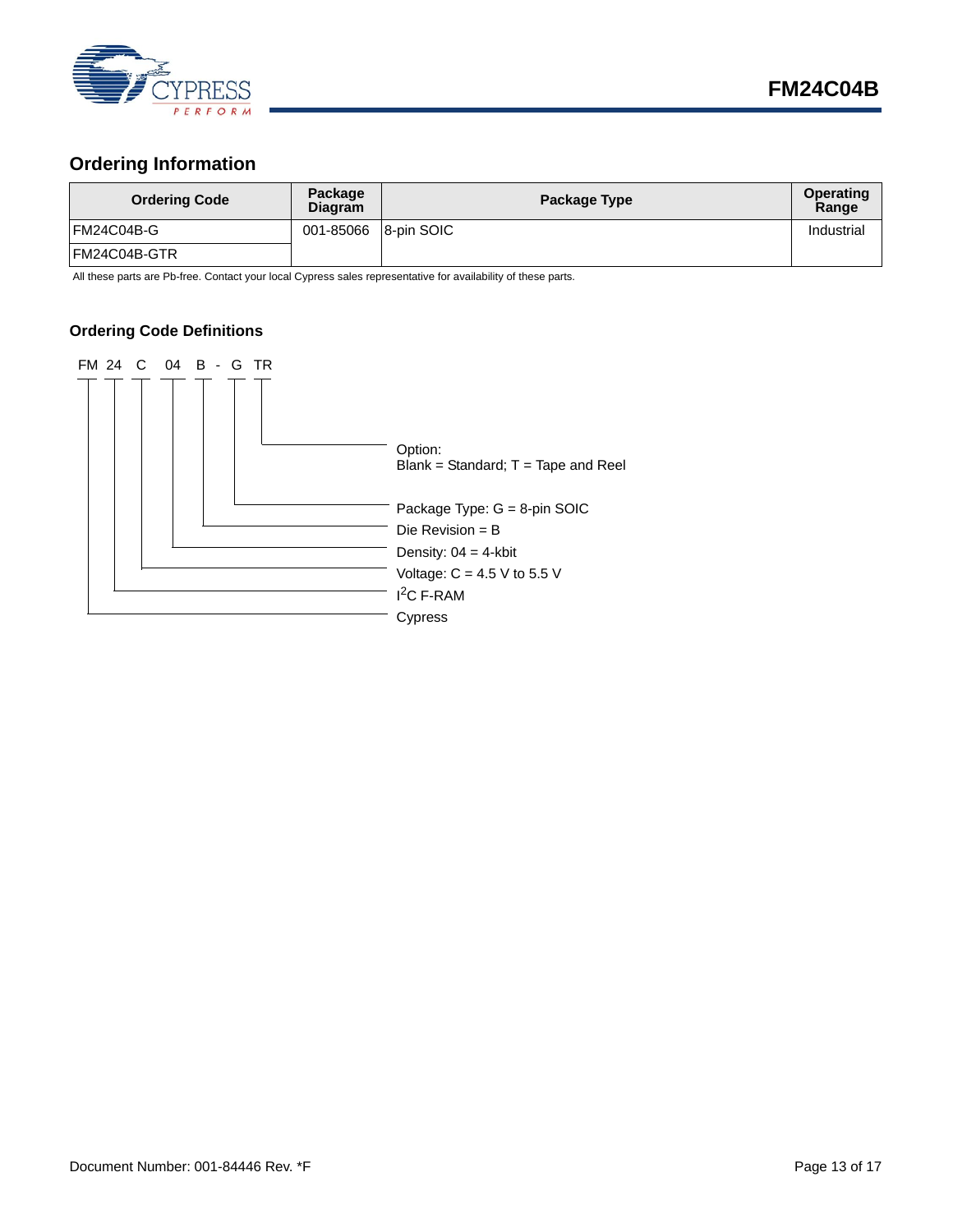

### <span id="page-13-0"></span>**Package Diagram**

**Figure 16. 8-pin SOIC (150 mils) Package Outline, 51-85066**



- 1. DIMENSIONS IN INCHES $[MM]$  MIN.<br> $\overline{MAX}$ .
- 2. PIN 1 ID IS OPTIONAL, ROUND ON SINGLE LEADFRAME RECTANGULAR ON MATRIX LEADFRAME
- 3 REFERENCE JEDEC MS-012
- 4 PACKAGE WEIGHT 0.07gms



51-85066 \*F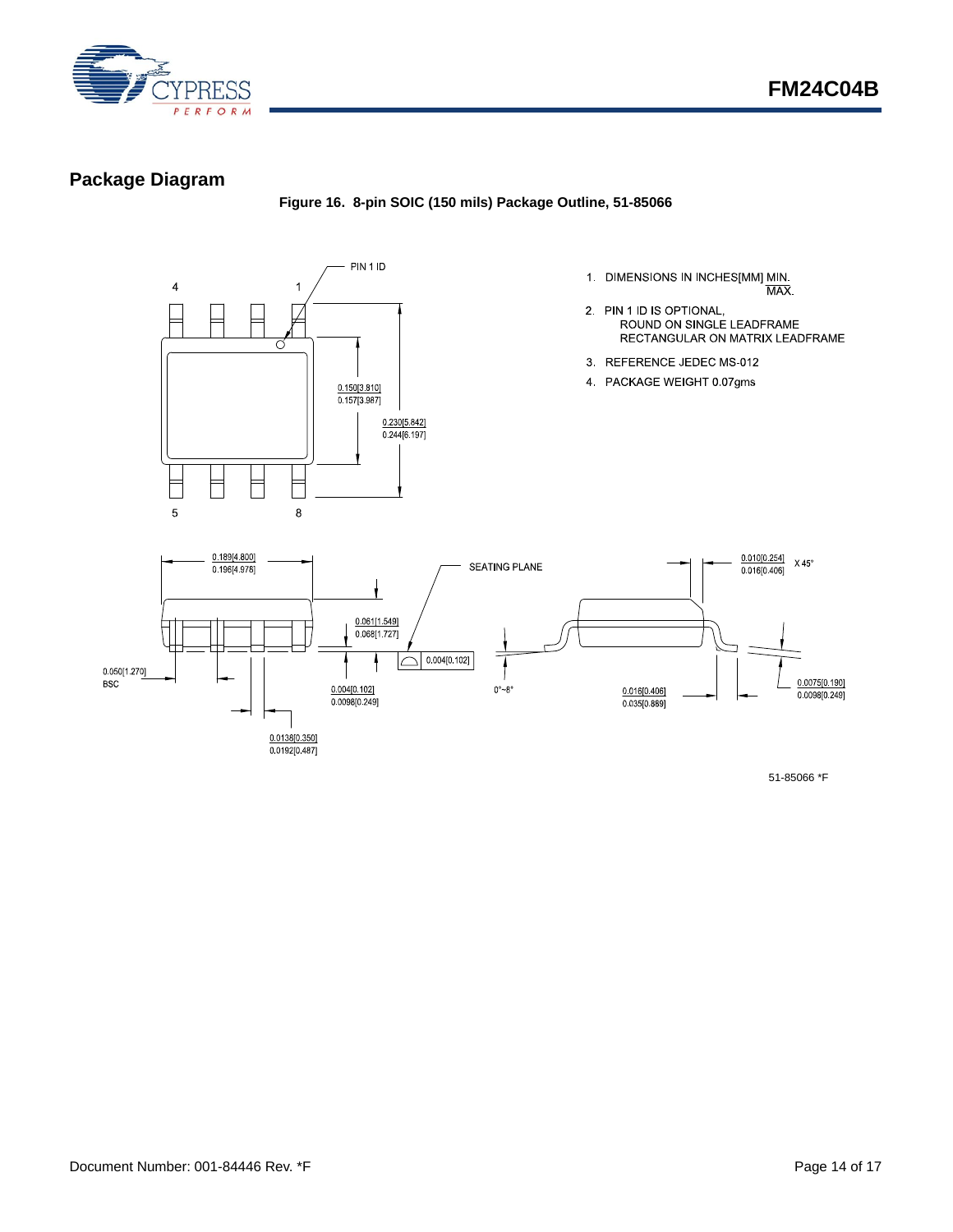

| Acronym     | <b>Description</b>                         |  |
|-------------|--------------------------------------------|--|
| ACK         | Acknowledge                                |  |
| CMOS        | Complementary Metal Oxide Semiconductor    |  |
| EIA         | Electronic Industries Alliance             |  |
| $I^2C$      | <b>Inter-Integrated Circuit</b>            |  |
| I/O         | Input/Output                               |  |
| JEDEC       | Joint Electron Devices Engineering Council |  |
| <b>LSB</b>  | Least Significant Bit                      |  |
| MSB         | Most Significant Bit                       |  |
| <b>NACK</b> | No Acknowledge                             |  |
| RoHS        | <b>Restriction of Hazardous Substances</b> |  |
| R/W         | Read/Write                                 |  |
| <b>SCL</b>  | Serial Clock Line                          |  |
| <b>SDA</b>  | Serial Data Access                         |  |
| SOIC        | <b>Small Outline Integrated Circuit</b>    |  |
| <b>WP</b>   | Write Protect                              |  |

### <span id="page-14-0"></span>Acronyms **Document Conventions**

#### <span id="page-14-2"></span><span id="page-14-1"></span>**Units of Measure**

| <b>Symbol</b>  | <b>Unit of Measure</b> |  |
|----------------|------------------------|--|
| $\overline{C}$ | degree Celsius         |  |
| <b>Hz</b>      | hertz                  |  |
| Kb             | 1024 bit               |  |
| kHz            | kilohertz              |  |
| $k\Omega$      | kilohm                 |  |
| <b>MHz</b>     | megahertz              |  |
| $M\Omega$      | megaohm                |  |
| μA             | microampere            |  |
| $\mu$ s        | microsecond            |  |
| mA             | milliampere            |  |
| ms             | millisecond            |  |
| ns             | nanosecond             |  |
| Ω              | ohm                    |  |
| %              | percent                |  |
| pF             | picofarad              |  |
| V              | volt                   |  |
| W              | watt                   |  |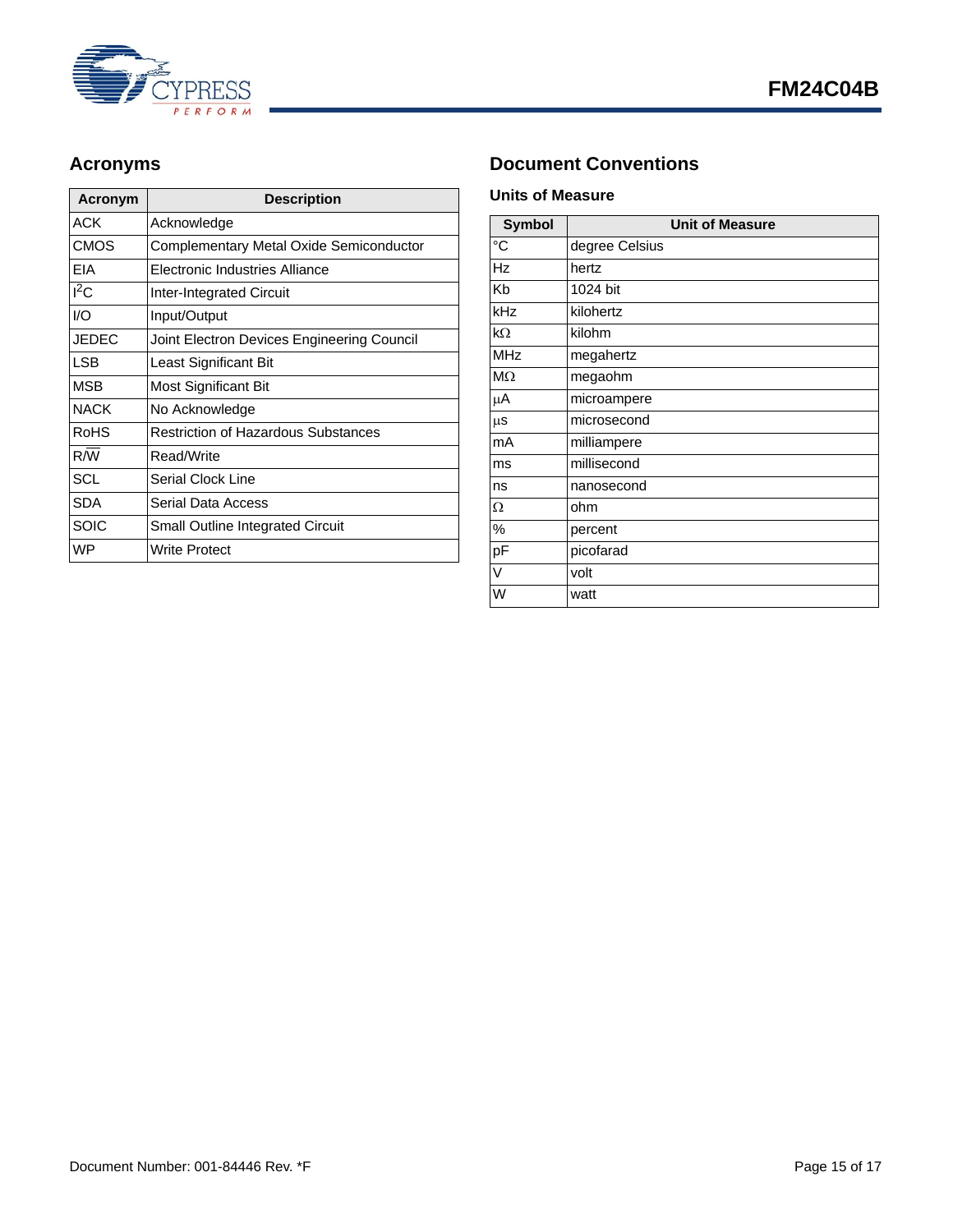



### <span id="page-15-0"></span>**Document History Page**

#### **Document Title: FM24C04B, 4-Kbit (512 × 8) Serial (I2C) F-RAM**

**Document Number: 001-84446**

| Rev.        | ECN No. | <b>Submission</b><br><b>Date</b> | Orig. of<br>Change | <b>Description of Change</b>                                                                                                                                                                                                                                                                                                                                                                                                                                                            |  |
|-------------|---------|----------------------------------|--------------------|-----------------------------------------------------------------------------------------------------------------------------------------------------------------------------------------------------------------------------------------------------------------------------------------------------------------------------------------------------------------------------------------------------------------------------------------------------------------------------------------|--|
| $***$       | 3902082 | 02/25/2013                       | <b>GVCH</b>        | New spec                                                                                                                                                                                                                                                                                                                                                                                                                                                                                |  |
| $^*A$       | 3924523 | 03/07/2013                       | <b>GVCH</b>        | Changed $t_{PI}$ spec value from 10 ms to 1 ms                                                                                                                                                                                                                                                                                                                                                                                                                                          |  |
| *B          | 3996669 | 05/13/2013                       | <b>GVCH</b>        | Added Appendix A - Errata for FM24C04B                                                                                                                                                                                                                                                                                                                                                                                                                                                  |  |
| $^{\ast}$ C | 4045469 | 06/30/2013                       | <b>GVCH</b>        | All errata items are fixed and the errata is removed.                                                                                                                                                                                                                                                                                                                                                                                                                                   |  |
| *D          | 4283418 | 02/19/2014                       | <b>GVCH</b>        | Converted to Cypress standard format<br>Changed endurance value from $10^{12}$ to $10^{14}$ cycles<br><b>Updated Maximum Ratings table</b><br>- Removed Moisture Sensitivity Level (MSL)<br>- Added junction temperature and latch up current<br>Added Input leakage current (I <sub>LI</sub> ) for WP and A2-A1<br><b>Updated Data Retention and Endurance table</b><br><b>Added Thermal Resistance table</b><br>Removed Package Marking Scheme (top mark)<br>Completing sunset review |  |
| *E          | 4272607 | 03/12/2014                       | <b>GVCH</b>        | Typo fixed (AC Switching Characteristics): Parameter spec unit changed from<br>ns to us<br>$-$ t $_{\rm SU}$ $_{\rm STA}$ , t $_{\rm HD}$ $_{\rm STA}$ , t $_{\rm I}$ $_{\rm GW}$ , t $_{\rm HIGH}$ , t $_{\rm SUSTO}$ , t $_{\rm AA}$ and t $_{\rm BUF}$                                                                                                                                                                                                                               |  |
| *F          | 4343617 | 04/21/2014                       | <b>GVCH</b>        | Typo fixed (DC Electrical Characteristics): V <sub>OI</sub> parameter spec unit changed<br>from C to V                                                                                                                                                                                                                                                                                                                                                                                  |  |